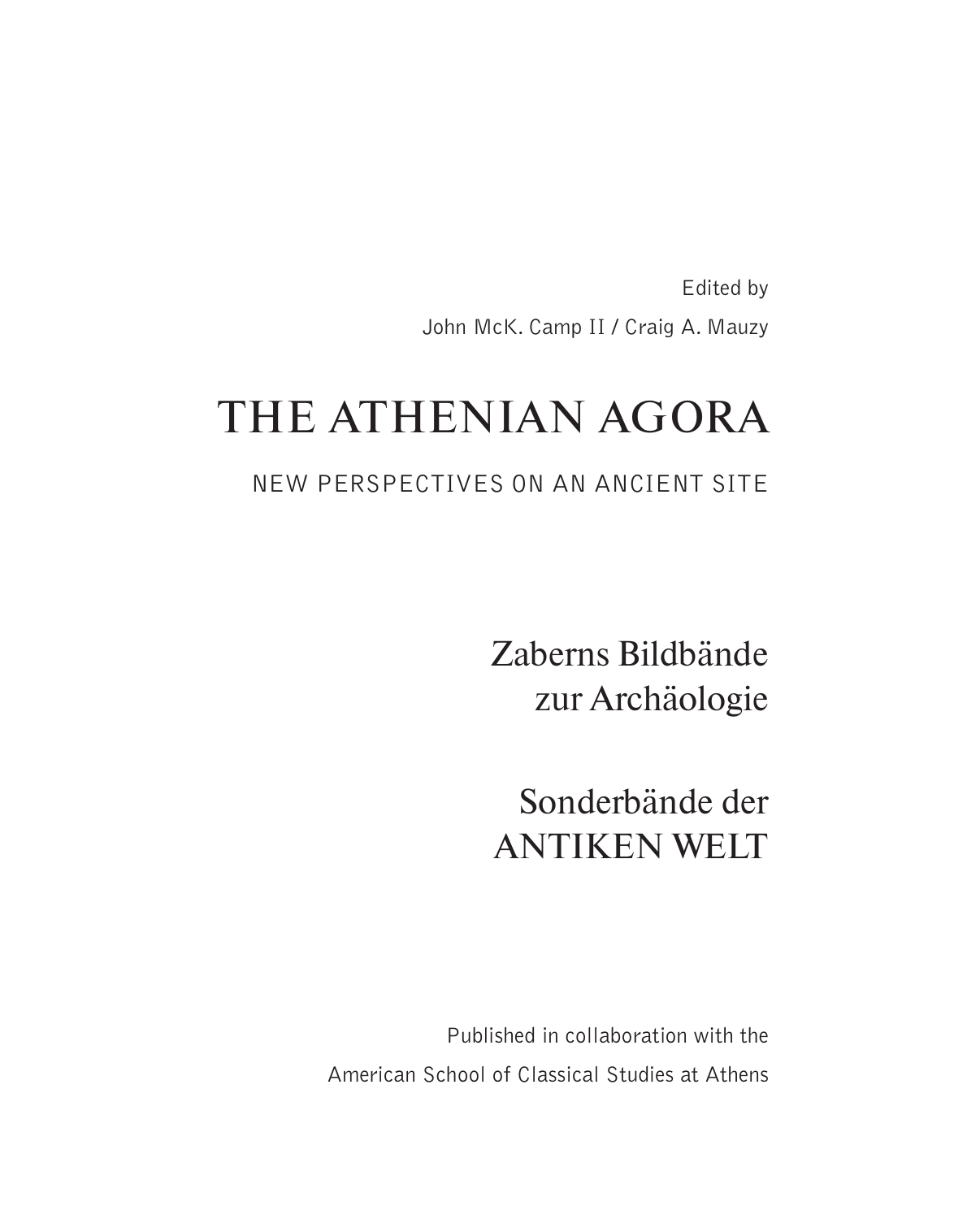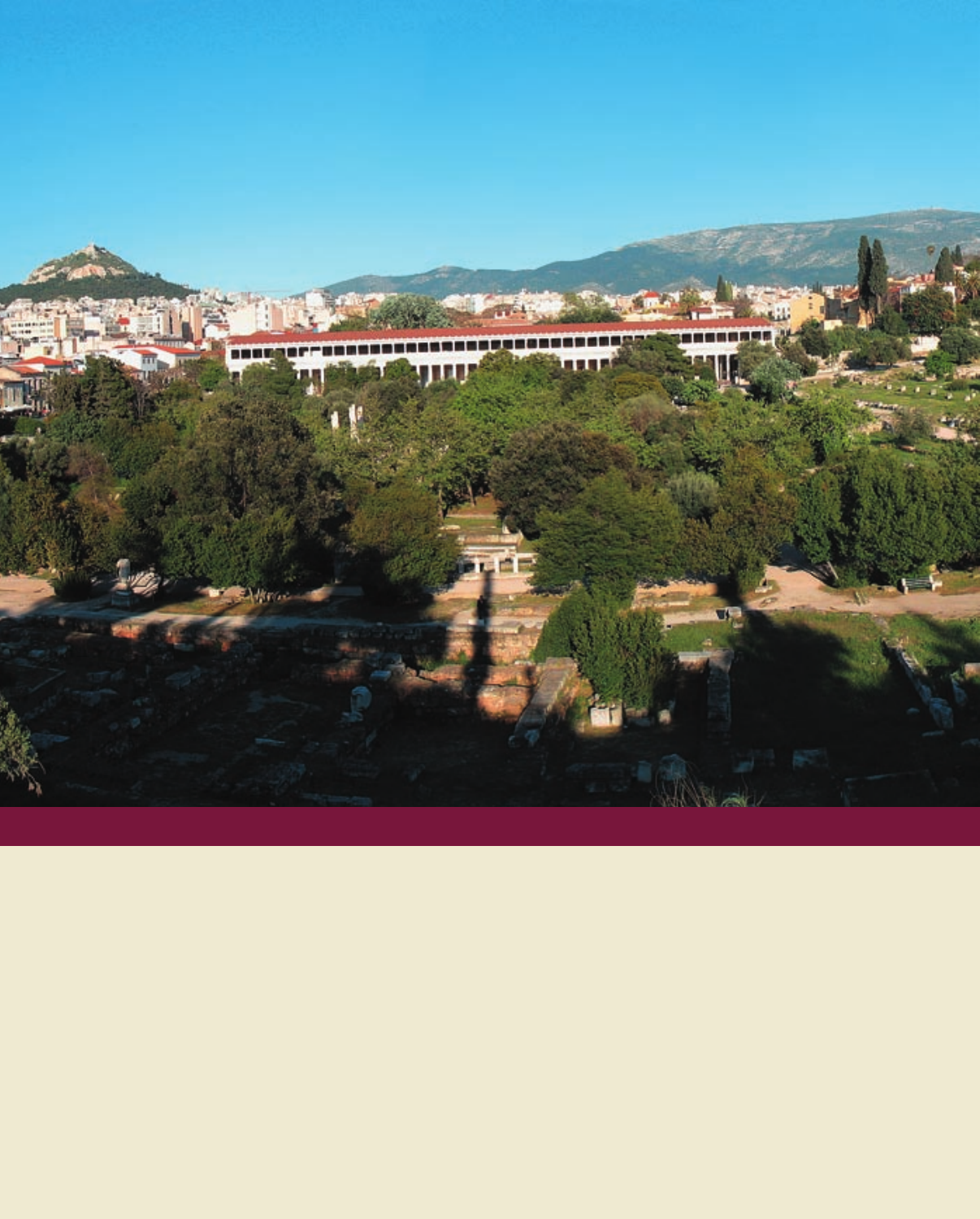

John McK. Camp II / Craig A. Mauzy

# THE ATHENIAN AGORA

NEW PERSPECTIVES ON AN ANCIENT SITE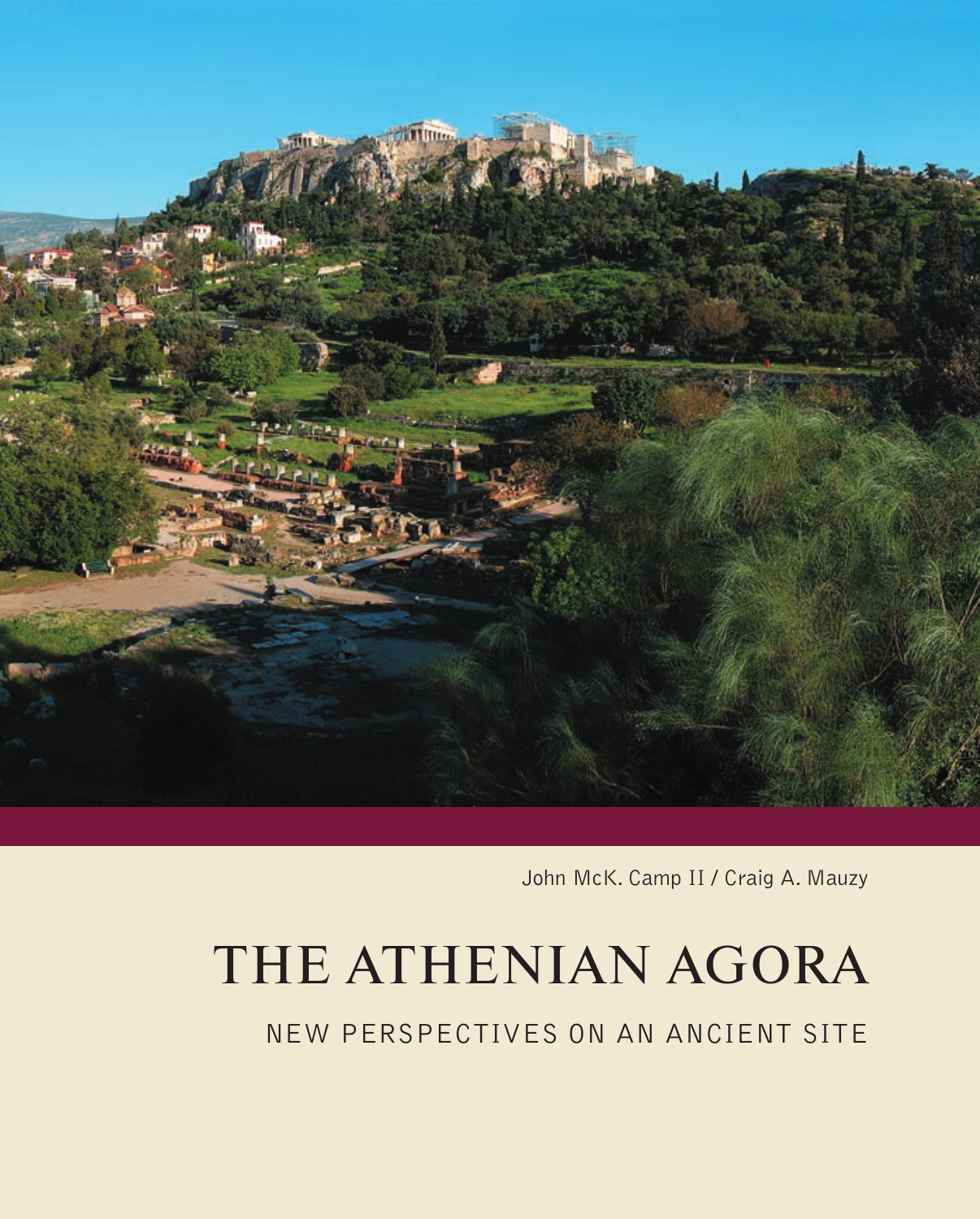144 pages with 88 colour and 75 black/white images.

Cover:

Hephaisteion (interfoto, München)

Page 2/3:

View from Hephaisteion (C. A. Mauzy, American School of Classical Studies at Athens).

Cover back:

XXXXXXXXXXXXXXXXXXXXXXXXXXX (see Fig. XXX).

XXXXXXXXXXXXXXXXXXXXXXXXXXX (see Fig. XXX).

XXXXXXXXXXXXXXXXXXXXXXXXXXX (see Fig. XXX).

www.zabern.de

Layout:

Coordination of production: Ilka Schmidt, Verlag Philipp von Zabern, D-Mainz

Melanie Barth, scancomp GmbH, D-Wiesbaden

Editorial department: Alrun Schößler and Annette Nünnerich-Asmus, Verlag Philipp von Zabern, D-Mainz

**Information of Deutsche Nationalbibliothek: <http://dnb.d-nb.de>**

© 2009 English edition by The American School of Classical Studies at Athens (text and images) and Verlag Philipp von Zabern, Mainz am Rhein (design) Mainz am Rhein ISBN: 978-3-8053-4082-3

All rights reserved

Printed in Germany by Philipp von Zabern, on fade resistant and archival quality paper (PH 7 neutral)  $\cdot$  tcf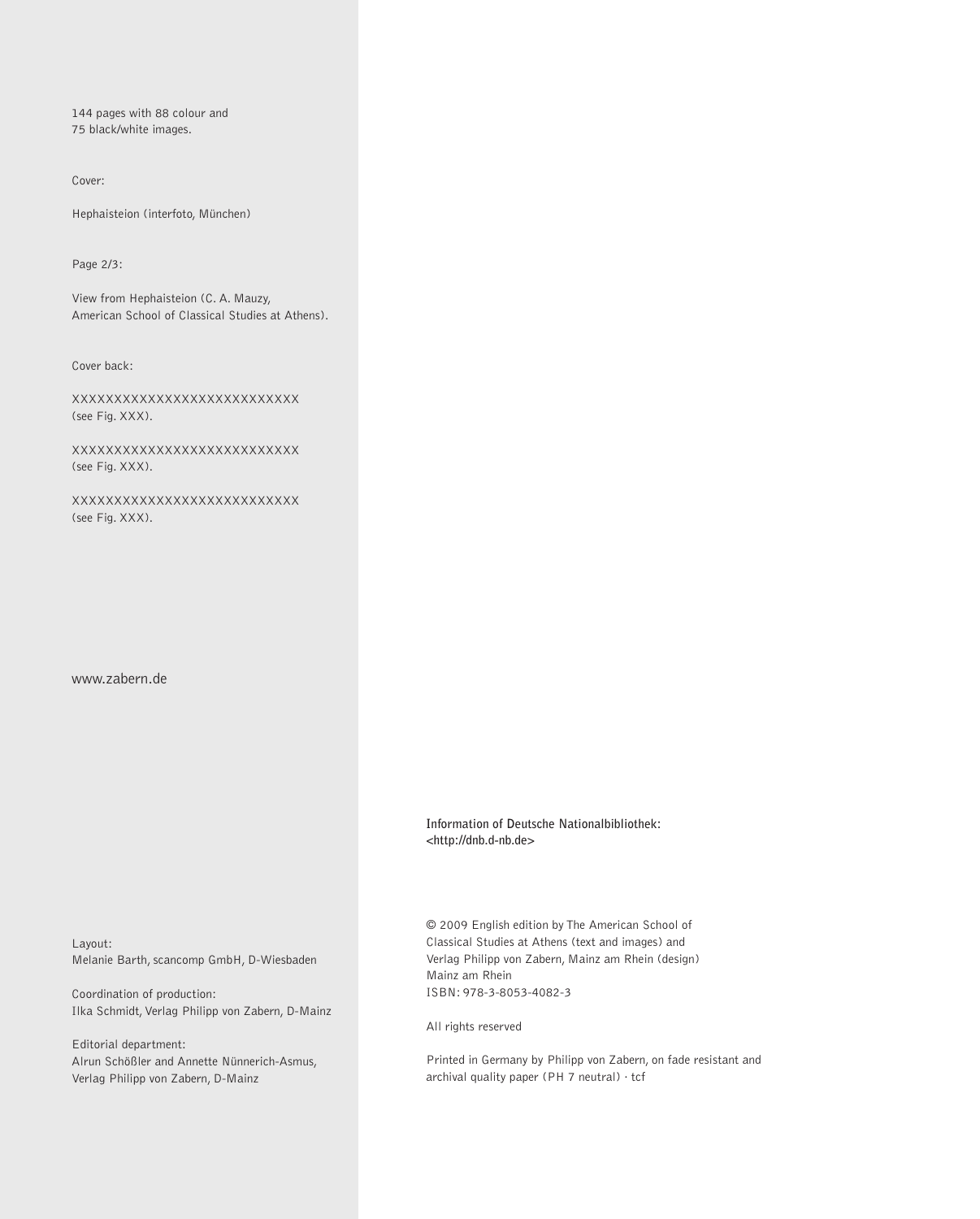## Table of Contents

| PREFACE                                                                                                                      | 6   |
|------------------------------------------------------------------------------------------------------------------------------|-----|
| THE ARCHAEOLOGY OF THE ATHENIAN AGORA                                                                                        |     |
| The Archaeology of the Agora: A Summary<br>by John McK. Camp II                                                              | 11  |
| Commerce and Crafts around the Athenian Agora<br>by Susan I. Rotroff                                                         | 39  |
| Living Near the Agora: Houses and Households in Central Athens<br>by Barbara Tsakirgis                                       | 47  |
| Roman Portraits from the Athenian Agora: Recent Finds<br>by Lee Ann Riccardi                                                 | 55  |
| The Wine Jars Workroom: Stamps to Sherds<br>by Mark L. Lawall                                                                | 63  |
| The Persian Destruction Deposits and the Development of<br>Pottery Research at the Agora Excavations<br>by Kathleen M. Lynch | 69  |
| Ostraka from the Athenian Agora<br>by James P. Sickinger                                                                     | 77  |
| THE ATHENIAN AGORA EXCAVATIONS                                                                                               |     |
| A Pictorial History of the Agora Excavations<br>by Craig A. Mauzy                                                            | 87  |
| From Pot-Mending to Conservation: An Art Becomes a Science<br>by Amandina Anastassiades                                      | 113 |
| Anchoring the Floating Monuments of the Agora<br>by Richard C. Anderson                                                      | 121 |
| Applying New Technologies<br>by Bruce Hartzler                                                                               | 128 |
| CHRONOLOGY                                                                                                                   | 140 |
| SUPPLEMENT                                                                                                                   | 141 |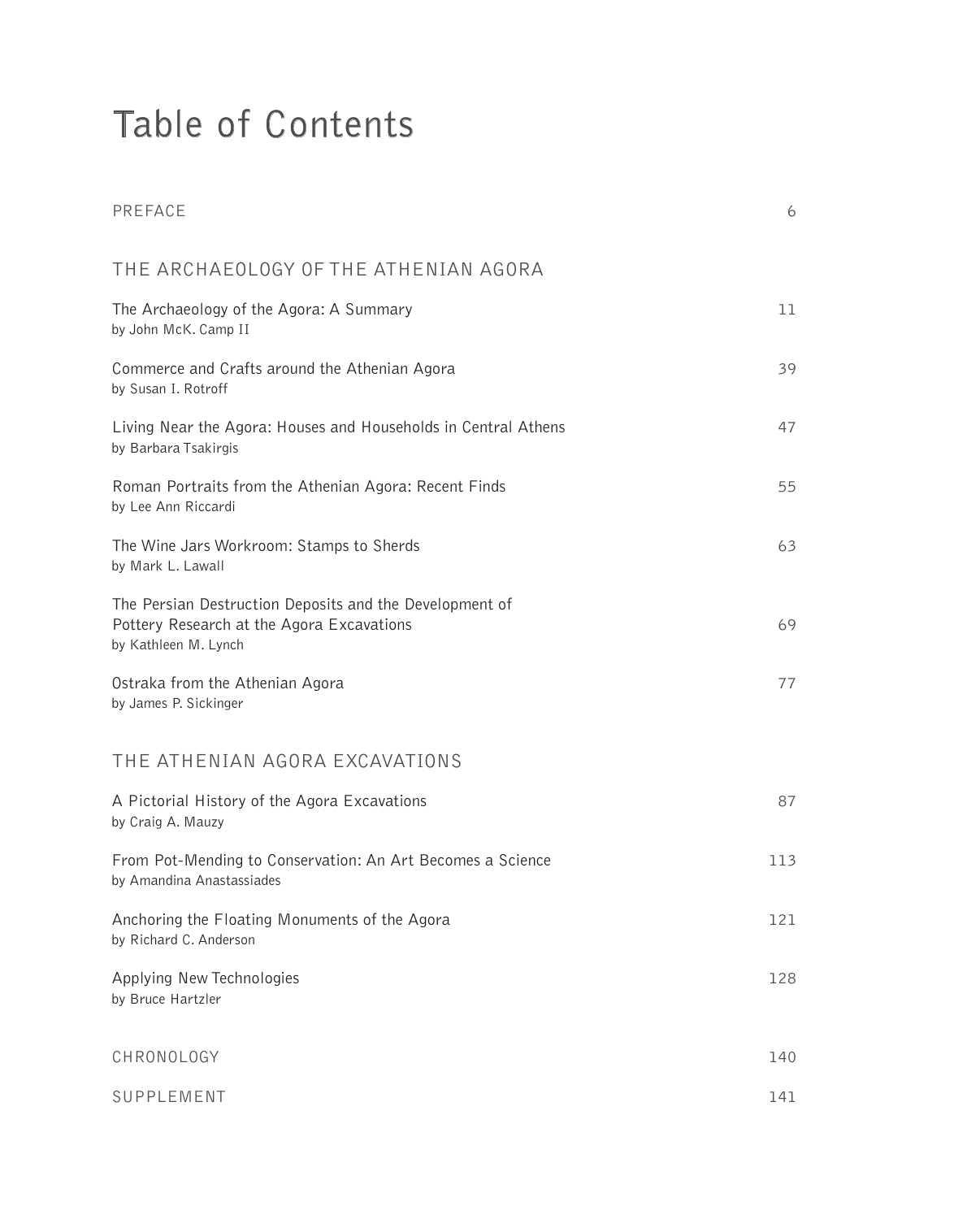### Preface

The Agora of Athens was the center of the ancient city, a large, open square where the citizens could assemble for a wide variety of purposes. On any given day the space might be used for a market, an election, a dramatic performance, a religious procession, a military drill, or an athletic competition. Here administrative, political, judicial, commercial, social, cultural, and religious activities all found a place together in the heart of Athens, and the square was surrounded by the public buildings necessary to run the Athenian government.

These buildings, along with monuments and small objects, illustrate the important role played by the Agora in all aspects of public life. The council chamber, magistrates' offices, mint, and archives have all been uncovered, while the law courts are represented by the recovery of bronze ballots and a water clock used to time speeches. The use of the area as a marketplace is indicated by the numerous shops where potters, cobblers, bronze-workers, and sculptors made and sold their wares. Long stoas (colonnades) provided shaded walkways for those wishing to meet friends to discuss business, politics, or philosophy, while statues and commemorative inscriptions reminded citizens of former triumphs. A library and concert hall met cultural needs, and numerous small shrines and temples were sites of regular worship. Given the prominence of Athens throughout much of antiquity, the Agora provides one of the richest sources for our understanding of the Greek world in antiquity.

#### The Background to this Book

This volume originated in the celebrations of the 75th anniversary of the beginning of excavations by the American School of Classical Studies at Athens in the Athenian Agora, held in 2006. It is structured around two essays: the first, by John Camp, introduces the archaeological results and the second, by Craig Mauzy, presents a brief pictorial history of the excavations. Each introductory essay is followed by a series of short chapters. The first group comprises contributions in various fields of scholarship (architecture, sculpture, epigraphy, pottery, and amphoras), highlighting recent research in these areas at the Agora. The second group, contributed by excavation staff members, covers new advances in how the excavations are recorded and how new finds are treated (conservation, survey and drafting, recordkeeping, and archives). The demands of a long-term excavation such as that of the Agora means that all who work there are part of a continuum stretching back to the digging of the first trench in 1931; others have worked on the project before and others will come after. This project  $-$  still in progress  $-$  has drawn on the talents and resources of hundreds of scholars and students who have worked together to enhance our understanding of Athens through the ages. It is hoped that this volume will serve to review the past, to indicate the present state of the work, and to suggest what may lie in the future.

In addition to the contributors to this volume, many other individuals have worked for the success of this project and it is appropriate to record and acknowledge their contributions here. The archives and offices have been under the competent and dedicated management of Jan Jordan and Sylvie Dumont for many years. Staff artist Annie Hooton has contributed to many Agora publications through her drawings, and photographer Angelique Sideris has provided numerous images. In recent years the conservation department has benefited from the work of Wendy Porter, Claudia Chemello, Amandina Anastassiades, and Karen Lovén. A large project to computerize the Agora archives has been under the supervision of Patricia Felch, ably assisted by Irini Marathaki, Pia Kvarstrom, Vasili Spanos, and Frederick Ley. George Dervos and Maria Stamatatou have handled numerous logistic duties.

Other papers on Agora topics were delivered in Athens during the 75th anniversary by John Hayes (Roman pottery), Maria Liston (bones), and Marianne Stern (glass) but have not been included here for reasons of space. A photo exhibit and illustra